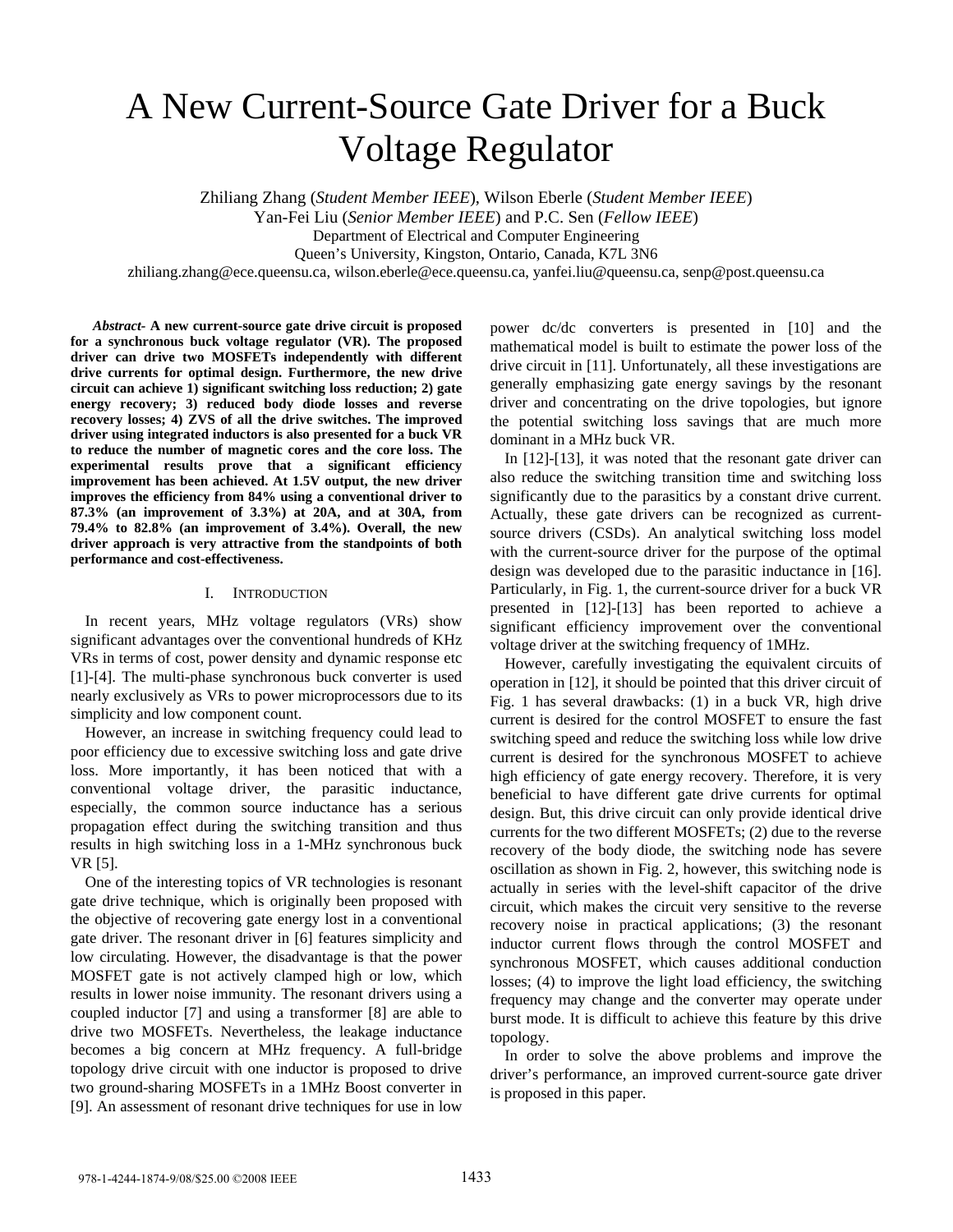

Fig. 1 Buck VR with current-source gate drive circuit



II. PROPOSED NEW CURRENT-SOURCE GATE DRIVER

One objective of the proposed current-source driver is to achieve the independent drive control of the control MOSFET and the synchronous MOSFET for different optimal design. For the control MOSFET, the optimal design involves a tradeoff between switching loss reduction and drive circuit loss; while for the synchronous rectifier MOSFET, the optimal design involves a tradeoff between body diode conduction loss and drive circuit loss. Moreover, the gate drive current should not flows through the main power MOSFET.

All the above features can be achieved by the proposed new circuit in Fig. 3.  $Q_1$  is the control MOSFET and  $Q_2$  is the synchronous MOSFET.  $C_{g1}$  and  $C_{g2}$  are the gate-source capacitors of  $Q_1$  and  $Q_2$  respectively. Fig. 4 gives the key waveforms.

## *A. Principle of Operation*

Basically, there are two sets of the drive circuit (#1 and #2) and each of them has the structure of half-bridge topology, consisting of  $S_1 \& S_2$  and  $S_3 \& S_4$  respectively. With the asymmetrical control, all the drive switches can achieve zerovoltage-switching (ZVS). Drive #1 can also be regarded as a level-shift version of drive #2.  $V_{c1}$  and  $V_{c2}$  are the drive voltages and they could use the same drive voltage. The diode  $D_f$  provides the path to charge  $C_f$  to the voltage of the drive voltage  $V_{c2}$ .  $C_{b1}$  and  $C_{b2}$  are the blocking capacitors.  $S_1$  and  $S_2$  are switched out of phase with complimentary control to drive  $Q_1$ , while  $S_3$  and  $S_4$  are switched out of phase with complimentary control to drive *Q*2.

The switching transitions of charging and discharging *Cg*<sup>1</sup> and  $C_{g2}$  are during the interval of  $[t_0, t_2]$  and  $[t_3, t_5]$ . The peak currents  $i_{G-Q1}$  and  $i_{G-Q2}$  during  $[t_0, t_2]$  and  $[t_3, t_5]$  are constant during switching transition as seen in Fig. 4, which ensure fast charging and discharging of MOSFET gate, including miller capacitor of *Q*1.



Fig. 3 Buck VR with proposed current-source driver



Fig. 4 Key waveforms of the new drive circuit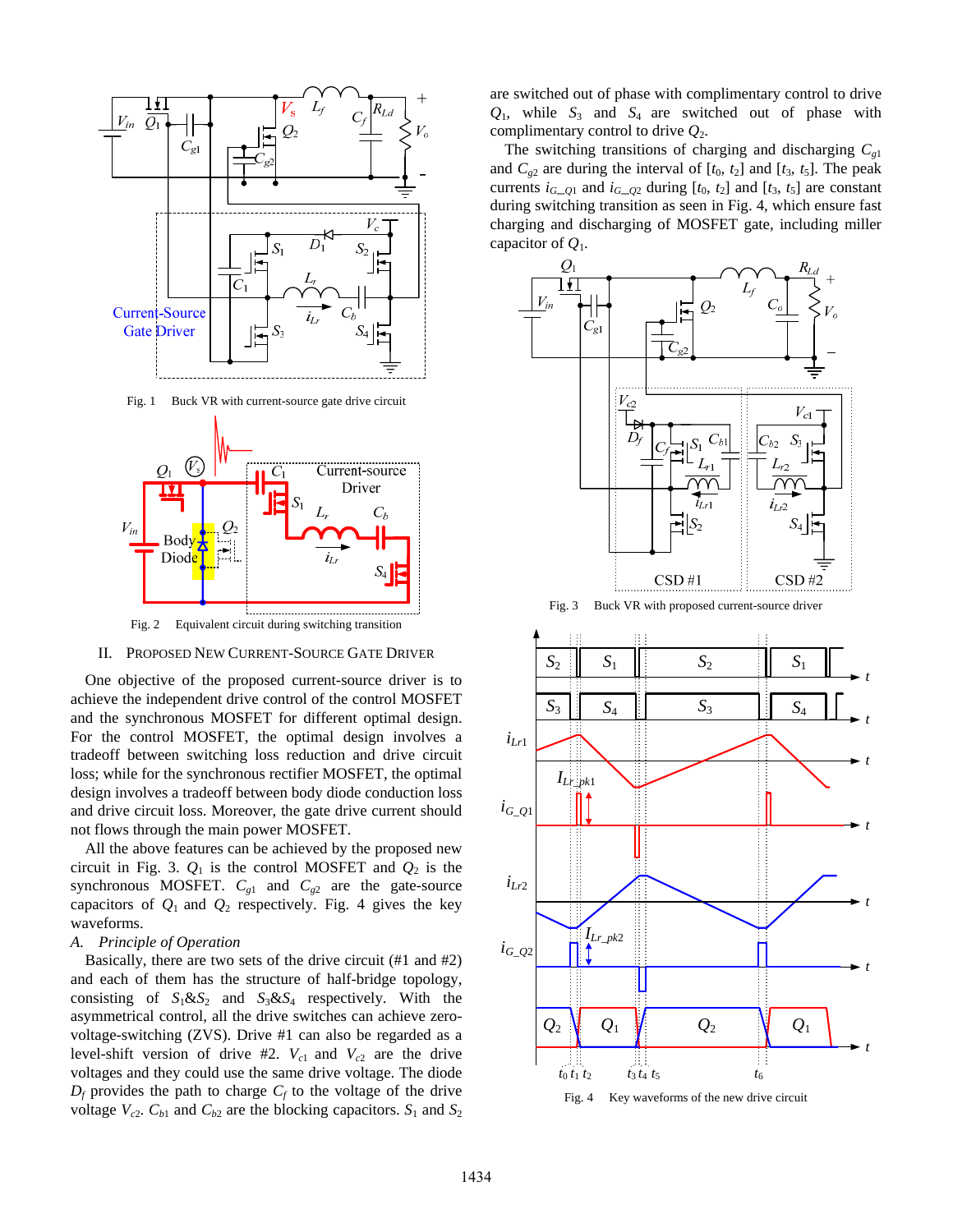There are six switching modes in a switching period and the equivalent circuits are given in Fig. 5 accordingly.  $D_1 - D_4$  are the body diodes and  $C_1$ - $C_4$  are the intrinsic capacitors of  $S_1$ - $S_4$ respectively.

1) Mode 1  $[t_0, t_1]$  [Fig. 5(a)]: Prior to  $t_0$ ,  $S_2$  and  $S_3$  conduct and the inductor current  $i_{Lr1}$  increases in the positive direction while  $i_{Lr2}$  increases in the negative direction.  $Q_2$  is on. At  $t_0$ ,  $S_3$ turns off.  $i_{Lr2}$  charges  $C_3$  and discharges  $C_4$  plus the input capacitor  $C_{gs2}$  simultaneously. Due to  $C_3$  and  $C_4$ ,  $S_3$  is zerovoltage turn-off. The voltage of  $C_2$  rises linearly and the voltage of *C*4 decays linearly.

2) Mode 2  $[t_1, t_2]$  [Fig. 5(b)]: At  $t_1$ ,  $v_{c3}$  rises to  $V_{c1}$  and  $v_{c4}$ decays to zero. The body diode  $D_4$  conducts and  $S_4$  turns on under zero-voltage condition. The gate-to-source voltage of  $Q_2$ is clamped to ground through  $S_4$ . At  $t_1$ ,  $S_2$  turns off.  $i_{Lr1}$ charges  $C_2$  plus the input capacitor  $C_{gs1}$  and discharges  $C_1$ simultaneously. Due to  $C_1$  and  $C_2$ ,  $S_2$  is zero-voltage turn-off. The voltage of  $C_2$  rises linearly and the voltage of  $C_1$  decays linearly.

3) Mode 3  $[t_2, t_3]$  [Fig. 5(c)]: At  $t_2$ ,  $v_{c2}$  rises to  $V_{c2}$  and  $v_{c1}$ decays to zero. The body diode  $D_1$  conducts and  $S_1$  turns on under zero-voltage condition. The gate-to-source voltage of *Q*<sup>1</sup> is clamped to  $V_{c2}$  through  $S_1$ .  $i_{Lr1}$  and  $i_{Lr2}$  both decrease.

4) Mode 4  $[t_3, t_4]$  [Fig. 5(d)]: Before  $t_3$ ,  $i_{L_1}$  and  $i_{L_1}$  changed polarity respectively. At  $t_3$ ,  $S_4$  and  $S_1$  turns off.  $i_{Lr2}$  charges  $C_4$ plus  $C_{gs2}$  and discharges  $C_3$  simultaneously. Due to  $C_3$  and  $C_4$ ,  $S_4$  is zero-voltage turn-off. The voltage of  $C_4$  rises linearly and the voltage of  $C_3$  decays linearly.  $i_{Lr1}$  charges  $C_1$  and discharges  $C_3$  plus  $C_{gs2}$  simultaneously. Due to  $C_1$  and  $C_2$ ,  $S_1$  is zero-voltage turn-off.

5) Mode 5  $[t_4, t_5]$  [Fig. 5(e)]: At  $t_4$ ,  $v_{c1}$  rises to  $V_{c2}$  and  $v_{c2}$ decays to zero. The body diode  $D_2$  conducts and  $S_2$  turns on under zero-voltage condition. The gate-to-source voltage of *Q*<sup>1</sup> is clamped to zero through  $S_2$ .

6) Mode 6  $[t_5, t_6]$  [Fig. 5(f)]: At  $t_5$ ,  $v_{c4}$  rises to  $V_{c1}$  and  $v_{c3}$ decays to zero. The body diode  $D_3$  conducts and  $S_3$  turns on under zero-voltage condition. The gate-to-source voltage of  $Q_2$ is clamped to  $V_{c1}$  through  $S_3$ .

## *B. Drive Circuit Loss Analysis*

Basically, the two current-source drivers (#1 and #2) are similar in the driver losses except for different inductor peak currents. For each of them, the drive loss includes: 1) the resistive loss and gate drive loss of switches  $(S_1 - S_4)$ ; 2) the loss of the resonant inductor  $(L_{r1}$  and  $L_{r2})$ ; 3) the resistive loss caused by the internal gate mesh resistance of the power MOSFETs.

From the volt-second balance condition across the resonant inductor, the DC voltage  $v_{cb}$  across the blocking capacitor  $C_b$ is derived as Equation (1)

$$
v_{Cb} = (1 - D) \cdot V_c \tag{1}
$$

where *D* is the duty cycle of  $S_1$  and  $V_c$  is the drive voltage.

The relationship of the inductor value  $L_r$  and the peak inductor current  $I_{Lrpk}$  is given by Equation (2)

$$
L_r = \frac{V_c \cdot D \cdot (1 - D)}{2 \cdot I_{Lr_{\perp}pk} \cdot f_s}
$$
 (2)

where *D* is the duty cycle of  $S_1$ ,  $V_c$  is the drive voltage and  $f_s$  is the switching frequency. By choosing the proper peak inductor current (drive current for MOSFET), the resonant inductor value can be obtained by Equation (2).

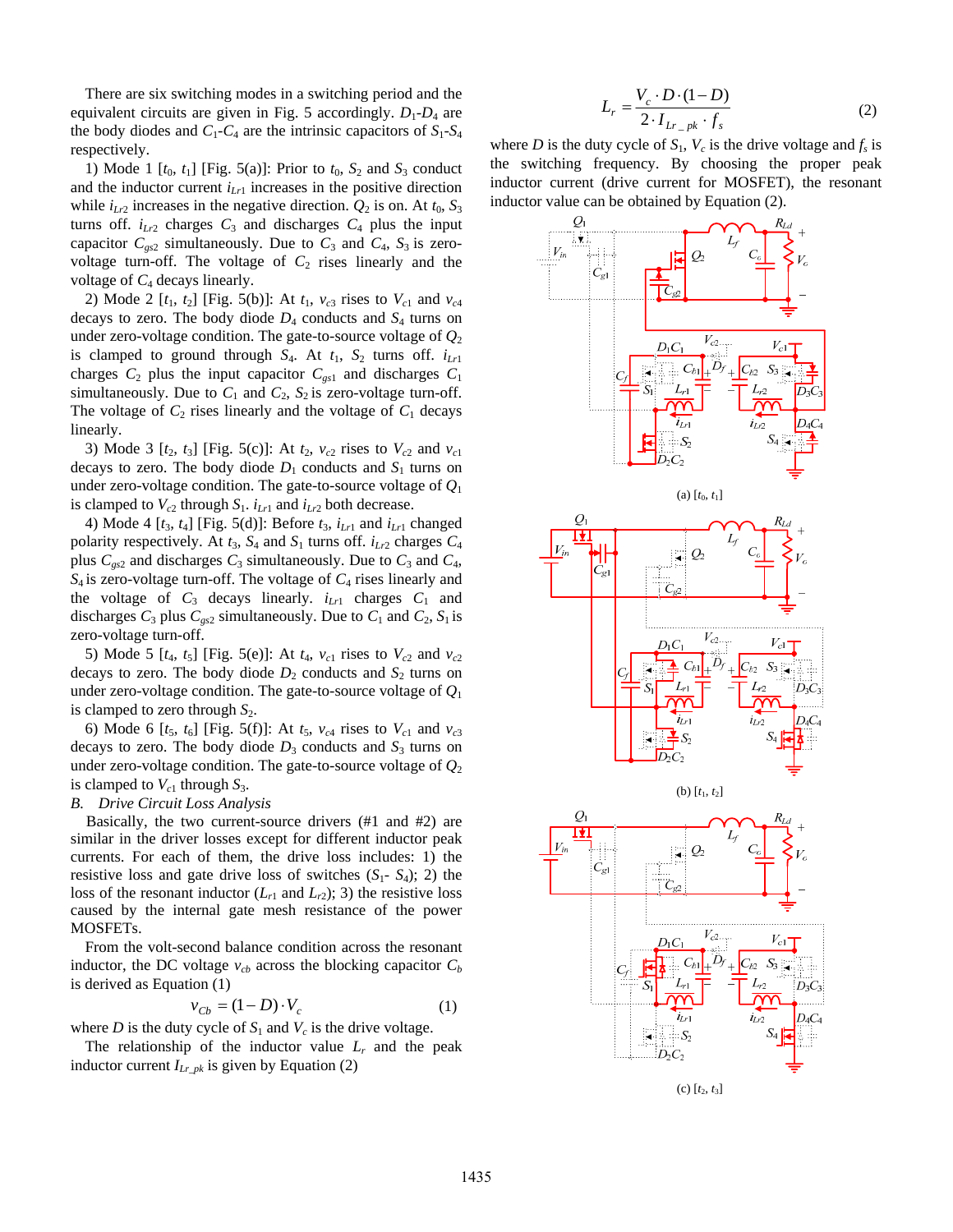

Fig. 5 Equivalent circuits of operation

The inductor current waveform indicated in Fig. 2 can be regarded as a triangular waveform since the charging/ discharging time  $[t_0, t_2]$  and  $[t_3, t_5]$  are very small and can be neglected. Therefore, the RMS value of the inductor current  $I_{Lr\_RMS}$  is  $I_{Lr}$   $_{pk}/\sqrt{3}$ .

Take driver #1 as an example. The RMS currents flowing through the switches  $S_1$  and  $S_4$  can be derived as

$$
I_{s1\_RMS} = I_{Lr\_pk1} \cdot \sqrt{\frac{D}{3}}
$$
 (3)

The RMS currents flowing through switches  $S_2$  is

$$
I_{s2\_RMS} = I_{Lr\_pk1} \cdot \sqrt{\frac{1-D}{3}}
$$
 (4)

The conduction loss of  $S_1$  and  $S_2$  is expressed as

$$
P_{cond} = I_{s1\_RMS}^{2} \cdot R_{ds,on} + I_{s2\_RMS}^{2} \cdot R_{ds,on}
$$
 (5)

Substituting  $(3)$  and  $(4)$  into  $(5)$  yields

$$
P_{cond} = \frac{1}{3} \cdot I_{Lr_{pkl}}^2 \cdot R_{ds (on)}
$$
 (6)

The copper loss of the inductor winding is expressed as

$$
P_{copper} = R_{ac} \cdot I^2_{Lr\_RMS1}
$$
 (7)

where  $R_{ac}$  is the AC resistance of the inductor winding.  $I_{Lr_RMS1}$ is the RMS value of the inductor current. Core loss of the resonant inductor should be also included. The total inductor loss is given in Equation (8):

$$
P_{ind} = P_{copper} + P_{core}
$$
 (8)

Both the charge and discharge currents flow through the internal gate mesh resistance  $R_G$  of the power MOSFET and cause resistive loss. The charge and discharge current is the peak value of the inductor current. Thus the total loss caused by the internal resistance of the power MOSFET *Q*1 during turn-on  $(t_{on1})$  and turn-off  $(t_{off1})$  is expressed as

$$
P_{RG} = R_{GI} I^2 L_{r} P_{kl} \cdot (t_{on1} + t_{off1}) \cdot f_s \tag{9}
$$

where  $R_{G1}$  is the internal gate resistors of  $Q_1$  and  $f_s$  is the switching frequency.

The gate drive loss of  $S_1$  and  $S_2$  is expressed as

$$
P_{gate} = 2 \cdot Q_{g_s} \cdot V_{gs_s} \cdot f_s \tag{10}
$$

where  $Q_{g}$ <sub>s</sub> is the total gate charge of a drive switch and  $V_{gs}$ <sub>ss</sub> is the drive voltage, which is typically 5V.

In conclusion, the total loss of the gate drive circuit of #1 is expressed as

$$
P_{Drvie} = P_{cond} + P_{gate} + P_{ind} + P_{RG}
$$
\n<sup>(11)</sup>

## *C. Optimal Design*

One advantage of this new drive circuit is that it can drive the control MOSFET and the synchronous MOSFET independently with different gate drive currents for optimal design.

For the control MOSFET  $Q_1$ , this involves a tradeoff between the switching loss reduction and the drive circuit loss. Following optimal design procedure based on the analytical loss model in [16], the gate drive current can be decided and then the inductor value is calculated according to Equation (2).

For the synchronous rectifier MOSFET *Q*2, this involves a tradeoff between body diode conduction loss and gate drive loss. The body diode conduction loss can be estimated using Equation (12).

$$
P_{body\_Q2} = V_{body\_Q2} \cdot I_o \cdot f_s \cdot t_{body}
$$
 (12)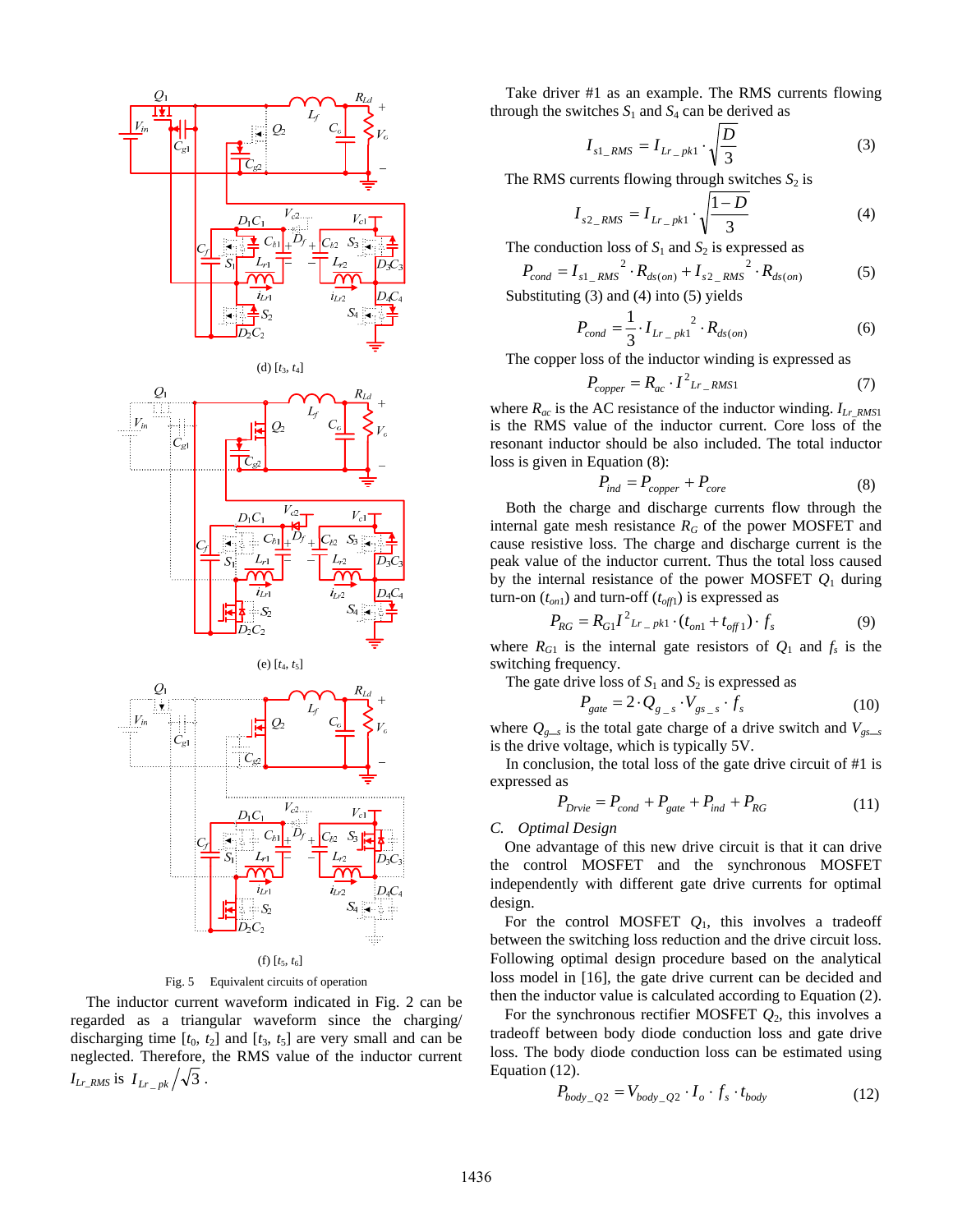In Equation (12), *tbody* is body diode conduction time and it can be estimated by Equation (13). Equation (13) assumes that the body diode will conduct during the interval when the gate voltage is between the threshold and until the gate voltage is large enough so that  $R_{ds(on)}$  of the synchronous MOSFET is less than about 20mOhms, which means the voltage drop across the channel is less than the body diode drop. The values for  $Q_{gQ2}(V_{20\text{molm}})$  and  $Q_{gQ2}(V_{thQ2})$  can be estimated using the MOSFET manufacturer datasheet and the body diode conduction time can be calculated as

$$
t_{body} = 2 \left[ \frac{Q_{gQ2}(V_{20molm}) - Q_{gQ2}(V_{thQ2})}{I_{gQ2}} \right]
$$
 (13)

Using  $P_{\text{Drive}}$  given in Equation (11), and  $P_{\text{body\_Q2}}$  given by (12), the sum of the two loss components can be plotted as  $P_{optimal}$  and the optimal gate current,  $I_{G_2Q_2}$  can be determined from the graph (at the minimum point of  $P_{Optimal}$ ). For the given application and parameters in the experimental results section, the curves are given in Fig. 6. In Fig. 6, the optimal gate current is 1.1A.



Fig. 6 Principle of Operation Optimization curves for the synchronous rectifier MOSFET Q2; power loss vs. gate current

#### *D. Application Extension*

The proposed new gate drive circuit can also be used to drive two MOSFETs in a leg of half-bridge topology or fullbridge topology to achieve the switching loss reduction and gate energy savings as shown in Fig. 7.



Fig. 7 Bridge leg with the new current-source driver

## III. NEW CURRENT-SOURCE GATE DRIVER WITH INTEGRATED **MAGNETICS**

It is observed from the waveforms of two inductor current  $i_{Lr1}$  and  $i_{Lr2}$  in Fig. 4 that  $i_{Lr1}$  is almost a mirror image about the time axis of  $i_{Lr2}$ , which has the very good ripple cancellation effect of magnetic flux. This makes the inductors integration possible.

Fig. 8 shows the proposed current-source gate driver with integrated magnetics. It is noted that the references of two drivers do not need to be the same.



Fig. 8 Proposed current-source driver with integrated inductor



Fig. 9 Integrated inductor structure

Fig. 9 gives one integrated inductor structure for currentsource driver circuits. The two resonant inductors  $(L_{r1}$  and  $L_{r2})$ are built on the two outer legs of one E-I core with different air gaps ( $g_1$  and  $g_2$ ) respectively. The fluxes  $\Phi_1$  and  $\Phi_2$  in the two outer legs generated by the two windings based on the directions of the currents will all flow through the center leg, which is a low-reluctance magnetic path with no air gap. Though  $L_{r1}$  and  $L_{r2}$  are built on the same E-I core, there is no interaction between the two flux loops of  $\Phi_1$  and  $\Phi_2$  and there is no coupling effect between  $L_{r1}$  and  $L_{r2}$ .

Therefore, the principle of operation of the driver circuits with the integrated inductor does not change. But the core number is reduced to one instead of two. Another benefit using the integrated inductor is that the flux  $\Phi$  ( $\Phi = \Phi_1 + \Phi_2$ ) in the center leg has smaller ripples owing to the flux ripple cancellation effect of the current  $i_{Lr1}$  and  $i_{Lr2}$  as shown in Fig. 10. The smaller flux ripples help to reduce the core losses in the center leg at high frequency.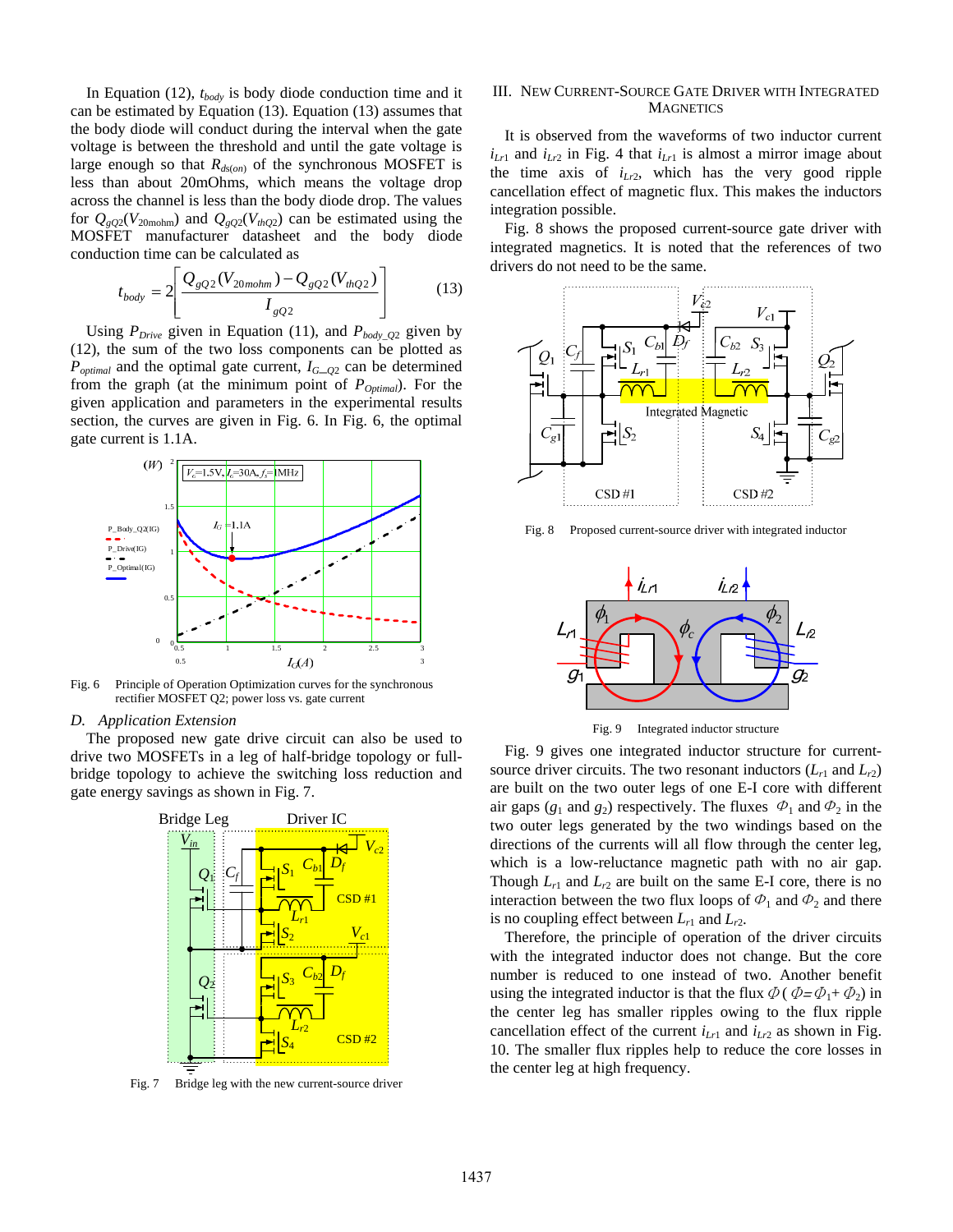

Fig. 10 Flux ripple cancellation effect

### IV. EXPERIMENTAL RESULTS AND DISCUSSION

In order to verify the advantages of the new current-source gate drive circuit, a synchronous buck converter with the proposed driver was built. The specifications are as follows: input voltage  $V_{in}$ =12V; output voltage  $V_o$ =1.5V; output current *Io*=30A; switching frequency *fs*=1MHz; gate driver voltage  $V_{c1} = V_{c2} = 8V$ . The PCB uses six-layer 2 oz copper. The components used in the circuit are listed as follows:  $Q_1$ : Si7860DP; *Q*2: Si7336ADP; output filter inductance:  $L_f$ =330nH; resonant inductors:  $L_{r1}$ =1.0uH and  $L_{r2}$ =1.2uH.

Fig. 11 shows the gate drive signals  $v_{gs\_Q1}$  (control MOSFET) and  $v_{gs_2Q2}$  (synchronous MOSFET). It is observed that the dead time between two gate signals is minimized to reduce the body diode conduction. It is also observed that  $v_{gs}$ <sub>Q1</sub> is very smooth and no miller plateau is observed as the miller charge is removed fast with the constant charging current. Moreover, the rise time and fall time of  $v_{gs}$   $_{Q1}$  is less than 15ns, which means quick switching speed. It is also noted that owing to the gate energy recovery, 8V drive voltage is used to reduce the  $R_{ds_{(on)}}$  and the conduction loss of the synchronous MOSFET further.<br>Tekstop |  $-$  |  $\ddot{o}$ 



Fig. 11 The gate signals  $v_{gs\_Q1}$ (control FET) and  $v_{gs\_Q2}$ (synchronous FET)

Fig. 12 and Fig. 13 show the resonant inductor current  $i_{Lr1}$ and *iLr*2 with discreet inductors and integrated inductors respectively. It is observed that the mirror relationship between  $i_{Lr1}$  and  $i_{Lr2}$  leads to the feasibility of inductor integration and lower core loss due the magnetic flux cancellation effect. In addition, the integrated inductor does not change the operation of the drive circuits.



Fig. 12 Waveforms of resonant inductor currents (discreet resonant inductors)



Fig. 13 Waveforms of resonant inductor currents (with integrated inductors)

A benchmark of a synchronous buck converter with the same parameters and conventional gate driver was built. A predictive gate drive UCC 27222 from Texas Instruments was used as the conventional voltage-source gate driver.

Fig. 14 shows the measured efficiency comparison for the current-source gate driver and the conventional gate driver at 1.5V output. It is observed that at 20A, the efficiency is improved from 84% to 87.3% (an improvement of 3.3%) and at 30A, the efficiency is improved from 79.4% to 82.8% (an improvement of 3.4%). The current-source driver with one integrated inductor achieves the similar efficiency as the driver with two discrete inductors.

Fig. 15 shows the converter power loss comparison for the resonant gate driver and the conventional driver. It is noted that 30A load, the proposed current source gate driver saves approximately 2.2W (a reduction of 23%) compared to the conventional driver. This loss savings is significant for a multi-phase VRs. For example, in five phase VRs, the total loss savings would be 11W.

Another interesting observation is that if the power loss per phase is limited to 9.5W, the buck converter with conventional gate drive can only provide 26A output current, while the buck converter with current source gate driver can provide